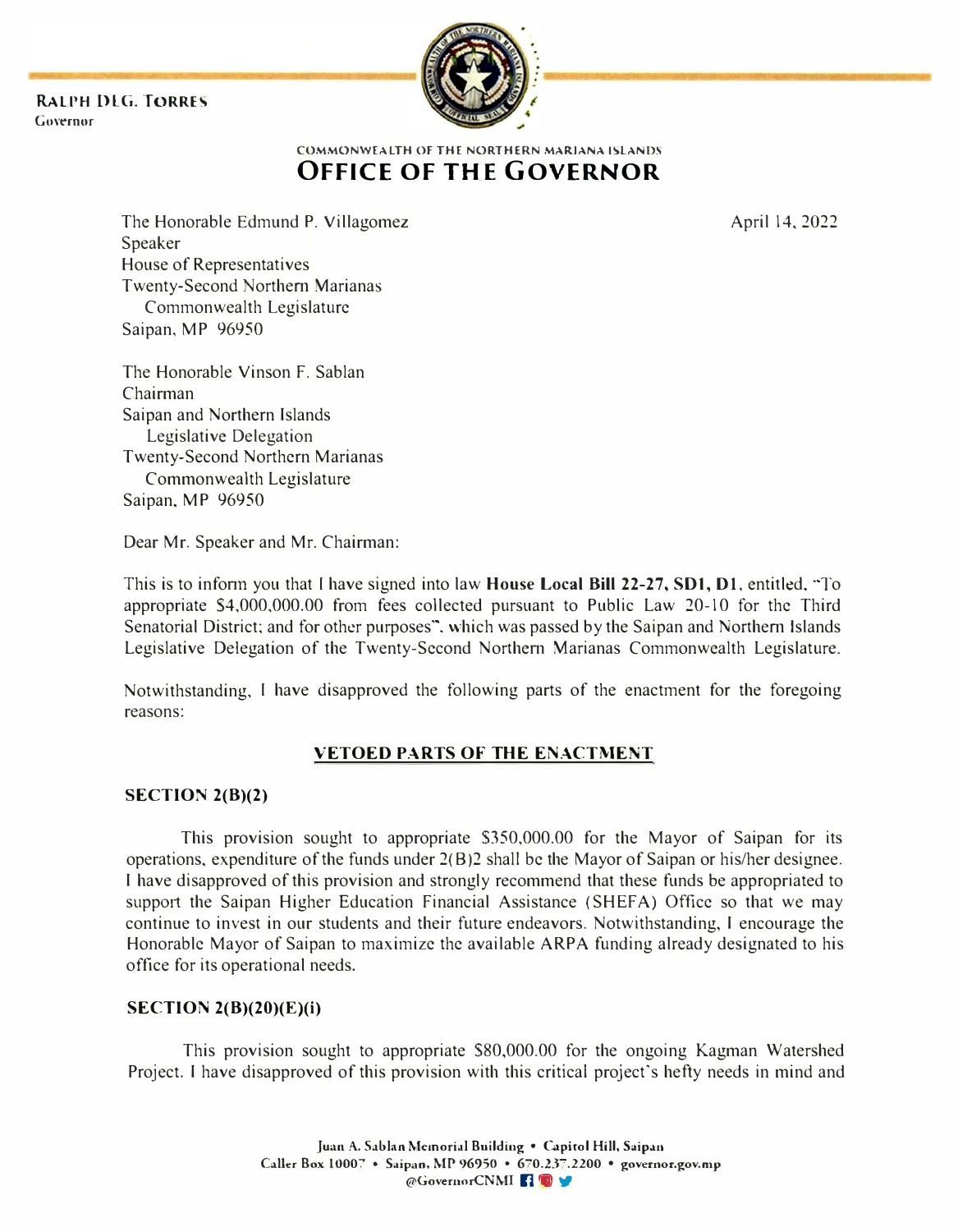with the assurance that related and adequate federal funding will be prioritized to accomplish this important task.

Lastly, although I acknowledge that plans were made to conduct an assessment study for the Sugar Dock, as you are well aware, on October 4, 2021, I sent a letter to the Legislature indicating that I have allocated \$2 Million specifically for the dock's repair and construction in consideration of its historic, economic, and social significance for our Commonwealth and especially for the residents of Precinct 2. I must take this opportunity to express my great disappointment in our Precinct 2 Representatives for their failure to prioritize the necessary repair and construction of the Sugar Dock amidst this funding availability and I urge the Legislature to seek available avenues to address this need as soon as possible.

With the exception of the vetoed portions, this bill becomes Saipan Local Law 22-10. Copies bearing my signature are forwarded for your reference,

Sincerely. RALLE AND RAILPH **DLG. TORRES** 

cc: Press Secretary Special Assistant for Programs and Legislative Review Special Assistant for Administration Secretary of Finance Attorney General Office of Public Auditor Saipan Mayor's Office Northern Island Mayor's Office Commissioner of CNMI Public School System CNMI Museum Center for Living Independently **NMPASI** Veteran's Affairs Office CNMI Parole Board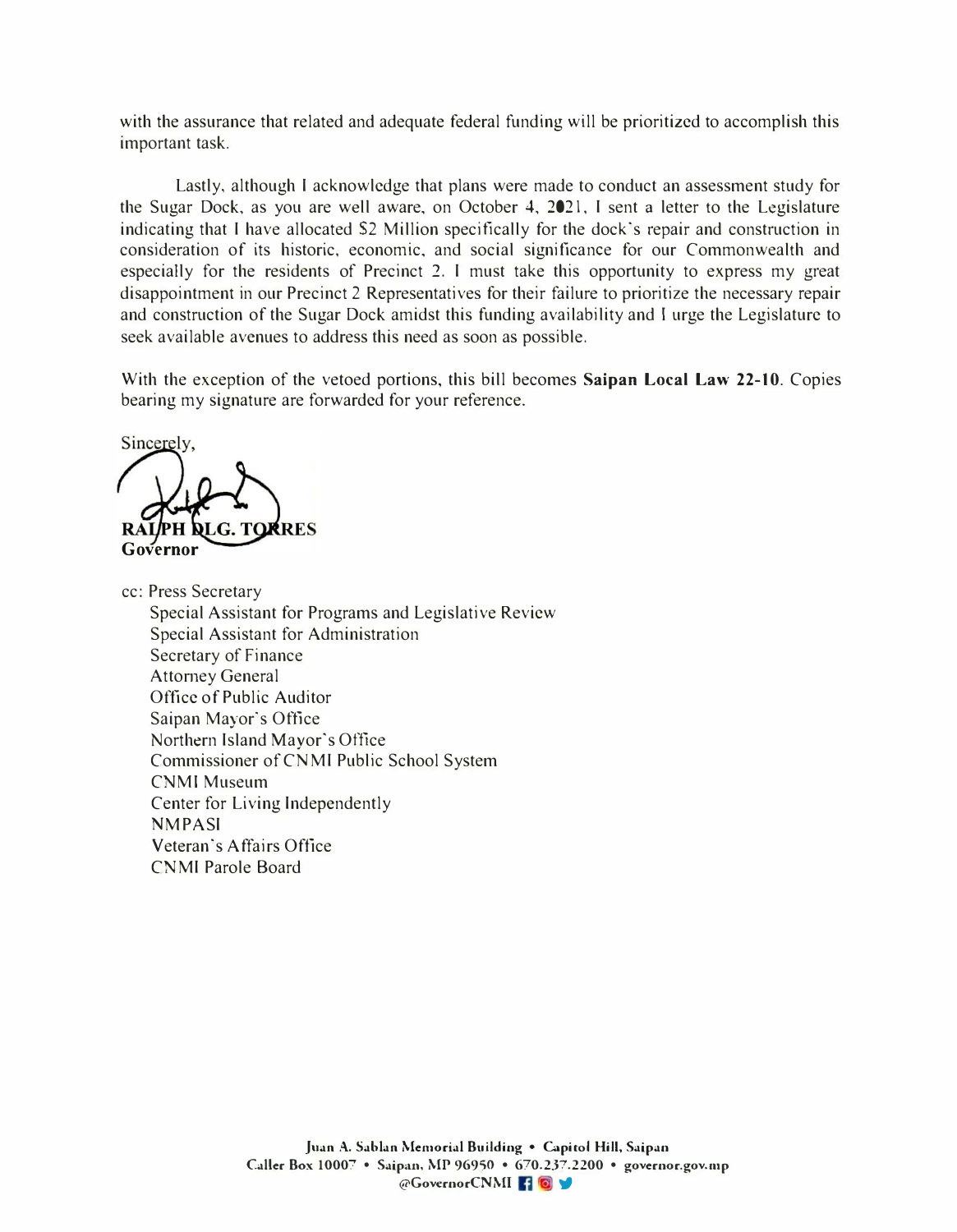

Senator Vinnie F. Sablan, Chairman • Representative John Paul P. Sablan, Vice Chair • Representative Sheila J. Babauta, Floor Leader

March 28, 2022

The Honorable Ralph DLG. Torres Governor Commonwealth of the Northern Mariana Islands Juan A. Sablan Memorial Building Capitol Hill Saipan, MP 96950

Dear Governor Torres:

I am honored to transmit for your action House Local Bill No. 22-27, SI, Dl, entitled,

# "To appropriate \$4,000,000.00 from fees collected pursuant to Public Law 20- 10; and for other purposes."

The local bill was passed unanimously by the Saipan and Northern Islands Legislative Delegation of the Twenty-Second Northern Marianas Commonwealth Legislature on First and Final Reading, a quorum duly present during its Second Day, Third Regular Session held on March 25, 2022.

Sincerely,

Frances Joan R. Kaipat

**Delegation Clerk** 

Enclosure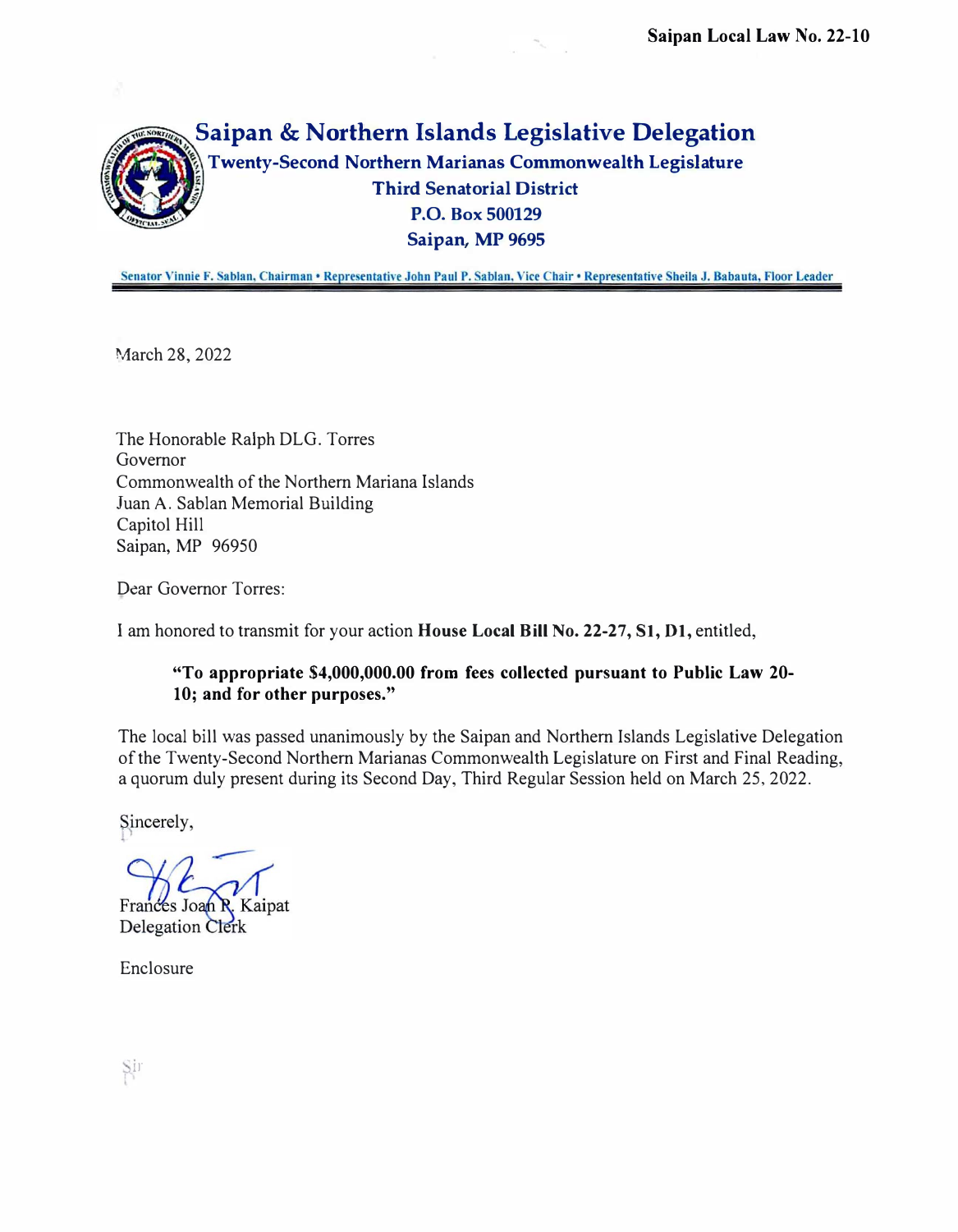

# SAIPAN AND NORTHERN ISLANDS LEGISLATIVE DELEGATION TWENTY -SECOND NORTHERN MARIANAS COMMONWEALTH LEGISLATURE THIRD REGULAR SESSION, 2022

# HOUSE LOCAL BILL NO. 22-27, Sl, D1

# A LOCAL APPROPRIATION BILL FOR AN ACT FOR THE THIRD SENATORIAL DISTRICT

To appropriate \$4,000,000.00 from fees collected pursuant to Public Law 20-10; and for other purposes.

# Offered by Representatives:

BIas Jonathan "BJ" T. Attao, Celina R. Babauta, Vicente C. Camacho, Angel A. Demapan, Edmund S. Villagomez, Denita K. Yangetmai, and Ralph N. Yumul

Prefiled on October 28, 2021 and Introduced on October 29, 2021

# HOUSE ACTION

Transmitted to Saipan and Northern Islands Legislative Delegation for action on

October 29, 202 1

# DELEGATION ACTION

Referred To Comments Solicited : 11122/21 - SNILD Ways & Means Committee : 11/1/21 - DM 22-76 Mayor Apatang DM 22-77 Mayor Santos DM 22-78 Chairperson, 16<sup>th</sup> SNIMC : 1111121 Mayors Comm. 22-27 11112/22 Misc. Comm. 22-75 16th SNIMC : SNILD SCR 22-19 : March 25, 2022

Kaipat Delegation Clerk

Comments Received

Standing Committee Report Passed First & Final Reading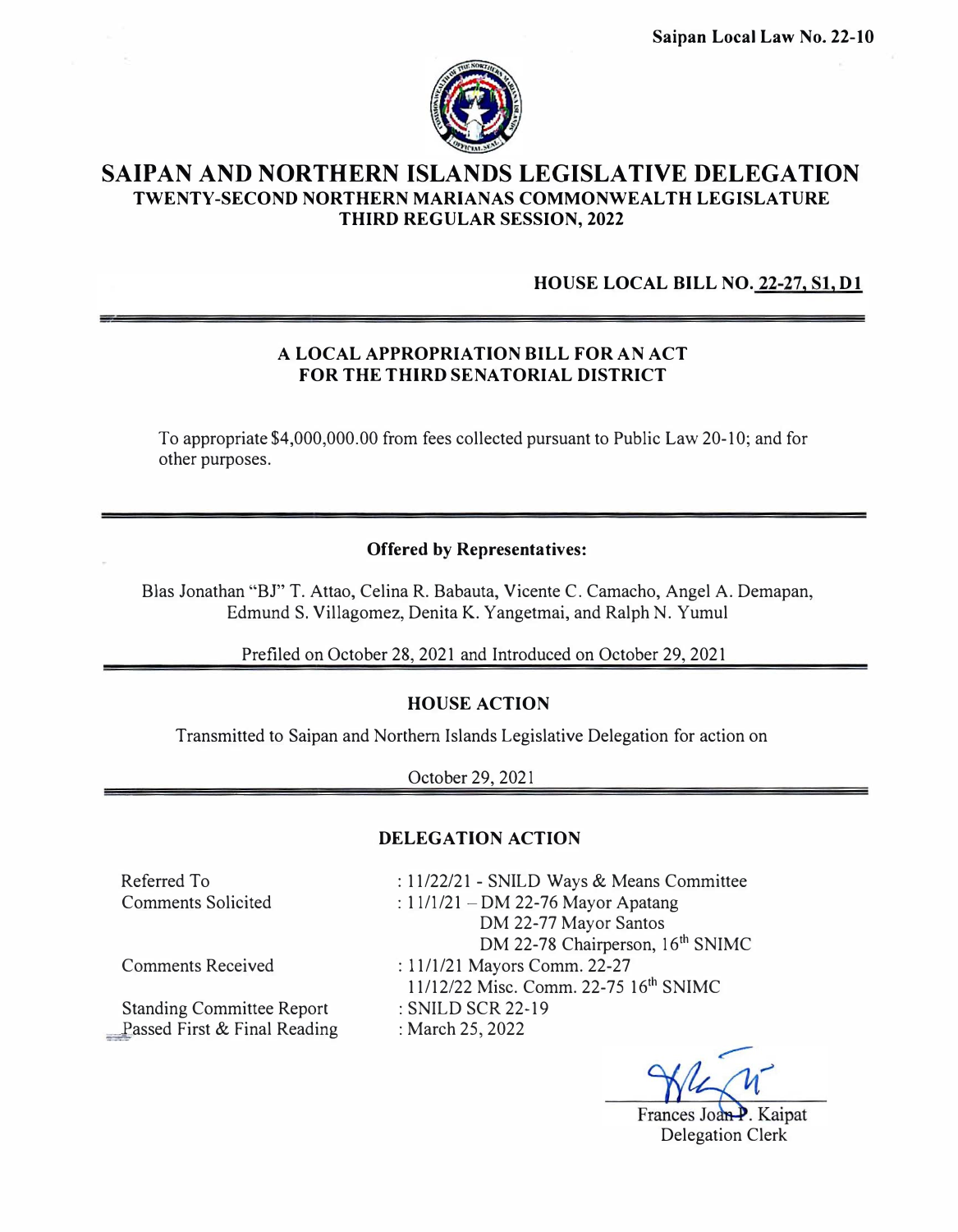Saipan Local Law No. 22-10



# SAIPAN AND NORTHERN ISLANDS LEGISLATIVE DELEGATION Twenty-Second Northern Marianas Commonwealth Legislature Third Senatorial District

THIRD REGULAR SESSION, 2022 HOUSE LOCAL BILL NO. 22-27, SI D1

# A LOCAL APPROPRIATION BILL FOR AN ACT FOR THE THIRD SENATORIAL DISTRICT

To appropriate \$4,000,000.00 from fees collected pursuant to Public Law 20-10; and for other purposes.

# BE IT ENACTED BY THE THIRD SENATORIAL DISTRICT DELEGATION PURSUANT TO CHAPTER 4, DIVISION 1, TITLE 1 OF THE COMMONWEALTH CODE:

### SECTION 1. PURPOSE.  $\mathbf{1}$

2<sup>1</sup> The purpose of this Act is to appropriate funds from the fees collected pursuant to Public

3 Law 20-10 (Casino License Fee).

# 4 SECTION 2. APPROPRIATION.

Notwithstanding any provision(s) of law, statutes rules or regulations to the contrary and pursuant to funds allocated to the Third Senatorial District the Saipan and Northern Islands Legislative Delegation (SNILD) hereby appropriates \$4,000,000.00 of the fees collected 8 pursuant to Public Law 20-10 as follows:

9 (A) \$500,000.00 to Saipan Higher Education Financial Assistance (SHEFA), expenditure 10 **authority under 2(A) shall be the SHEFA Board Chairperson in concurrence with the SHEFA** 11 Board;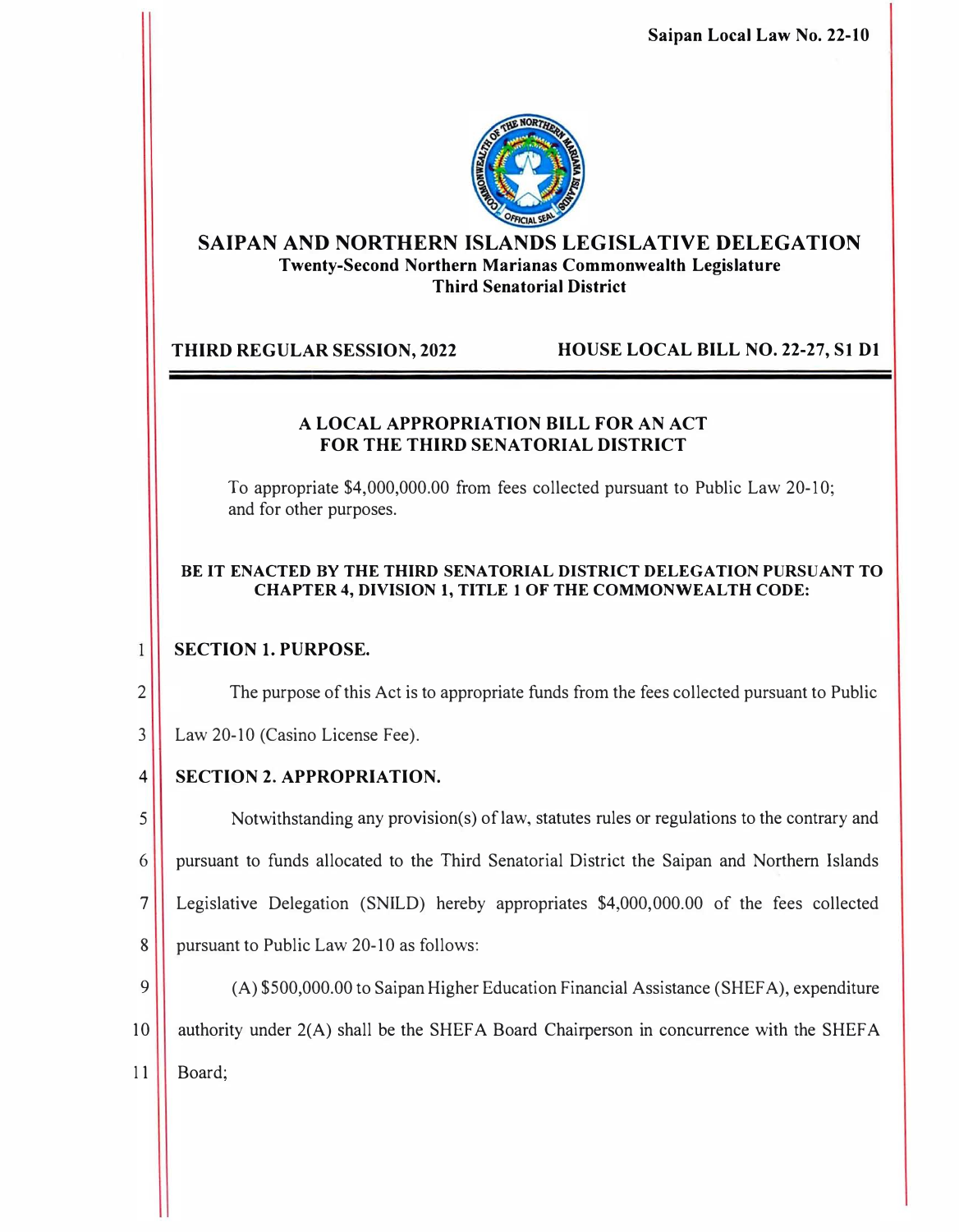(B) \$3,500,000.00 shall be allocated to the following:

1) \$70,000.00 For Karidat Social Services, for operations and to support Karidat's Emergency Food and Shelter Program for individuals and families in need in the Third Senatorial District;

2) \$350,000.00 For the Mayor of Saipan for its operations, expenditure of the funds under 2(B)2 shall be the Mayor of Saipan or his/her designee;

3) \$50,000.00 For the Mayor of Northern Islands for its operations, expenditure of the funds under 2(B)3 shall be the Mayor of the Northern Islands or his/her designee; 4) \$50,000.00 For the Office of Veterans Affairs Office for the purchase of a vehicle(s) and its operations, expenditure of the funds under  $2(B)$ 4 shall be the Executive

Officer;

 $\mathbf{1}$ 

 $\overline{2}$ 

 $\overline{3}$ 

 $\overline{4}$ 

5

6

 $\overline{7}$ 

 $8\phantom{.}$ 

9

10

 $11$ 

 $12$ 

13

14

18

19

5) \$200,000.00 For the CNMI Museum for its operations, expenditure of the funds under 2(B)5 shall be the Executive Director of the CNMI Museum or his/her designee;

15 6) \$50,000.00 For the Board of Parole for the purchase of a vehicle(s) and its operations, expenditure of the funds under 2(B)6 shall be the Chief of the Board of Parole 16 or his/her designee; 17

7) \$80,000.00 For Haggan/Woong United for Recovery;

8) \$50,000.00 For Project Gigao;

20 9) \$40,000.00 For the Marianas Racing Association;

 $21$ 10) \$15,000.00 For 500 Sails for its operations;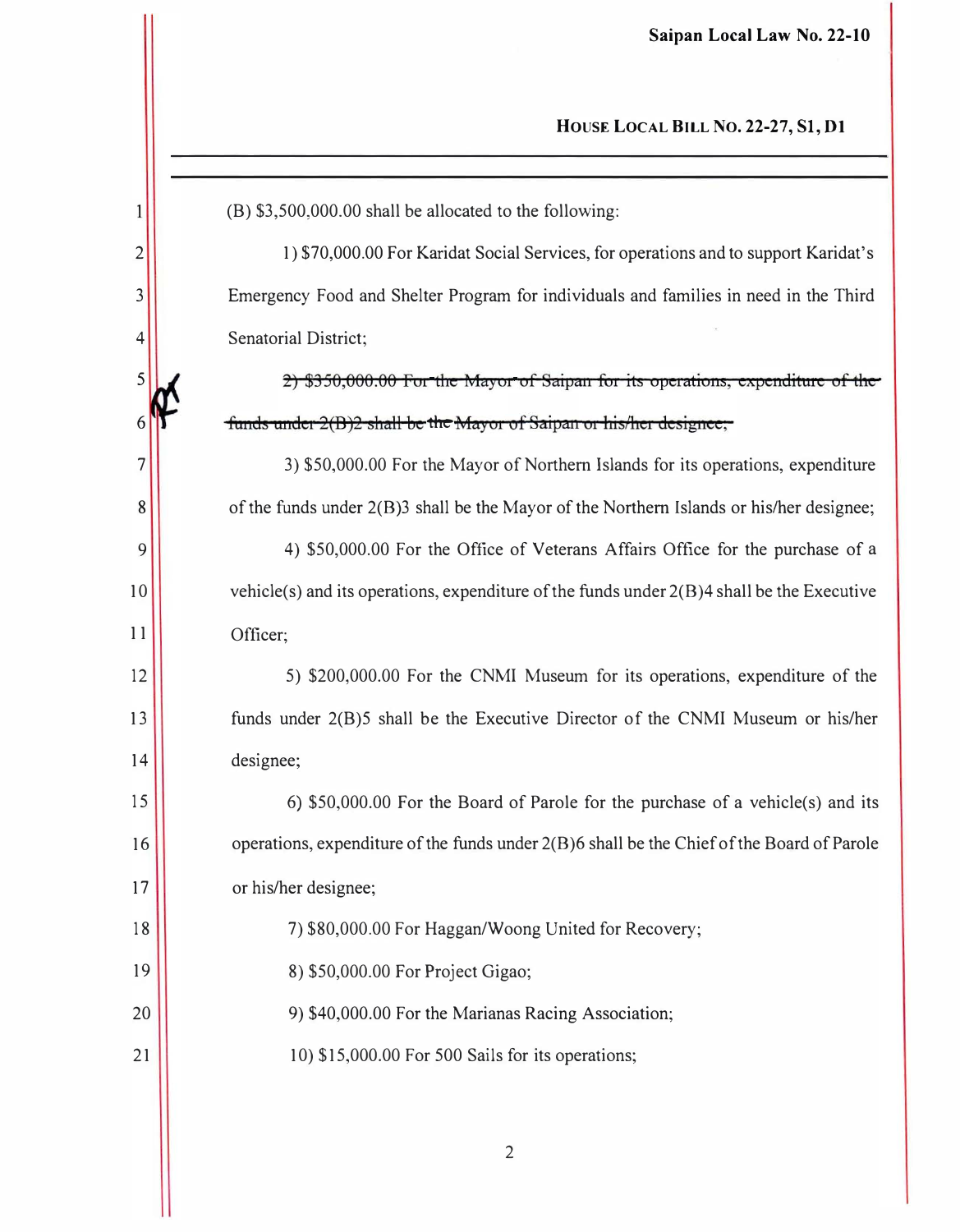| 1              | 11) \$55,000.00 For Matua Council for its operations;                                           |
|----------------|-------------------------------------------------------------------------------------------------|
| $\overline{2}$ | 12) \$550,000.00 For the Public School System (PSS), expenditure of the funds                   |
| 3              | under 2(B)12 shall be the Commissioner of PSS or his/her designee. Provided however             |
| 4              | that \$500,000.00 of the shall be utilized for the Kinder to 3 <sup>rd</sup> Grade Chamorro and |
| 5              | Carolinian Language and Heritage Studies (CCLHS) Curriculum Development and the                 |
| 6              | Kinder to 3rd Grade Social Studies Curriculum Development.<br>Furthermore, the                  |
| 7              | remaining \$50,000.00 shall be for the Office of Instructions for the installation of a 20 ft.  |
| 8              | container and its amenities to house all the office files and potential documents;              |
| 9              | 13) \$400,000.00 For the Saipan and Northern Islands Legislative Delegation                     |
| 10             | (operations), expenditure authority under $2(B)13$ shall be the Chairperson of the              |
| 11             | Delegation or his/her designee;                                                                 |
| 12             | 14) \$40,000.00 Northern Marianas National Paddle Sports Federation for the                     |
| 13             | construction of a storage and training area;                                                    |
| 14             | 15) \$110,000.00 Center for Living Independently in the CNMI for the purchase                   |
| 15             | of an accessible van (ADA) and for fuel expenses;                                               |
| 16             | 16) \$40,000.00 for the NMI Basketball Federation;                                              |
| 17             | 17) \$50,000.00 for the operations of the 16 <sup>th</sup> Saipan and Northern Islands          |
| 18             | Municipal Council, expenditure authority under 2(B)17 shall be the Chairperson of the           |
| 19             | municipal council;                                                                              |
| 20             | 18) \$75,000.00 for the Northern Marianas Athletics for a Photo Finish System                   |
| 21             | and Software; Container/Maintenance facilities; and for equipment and operations; and           |
|                |                                                                                                 |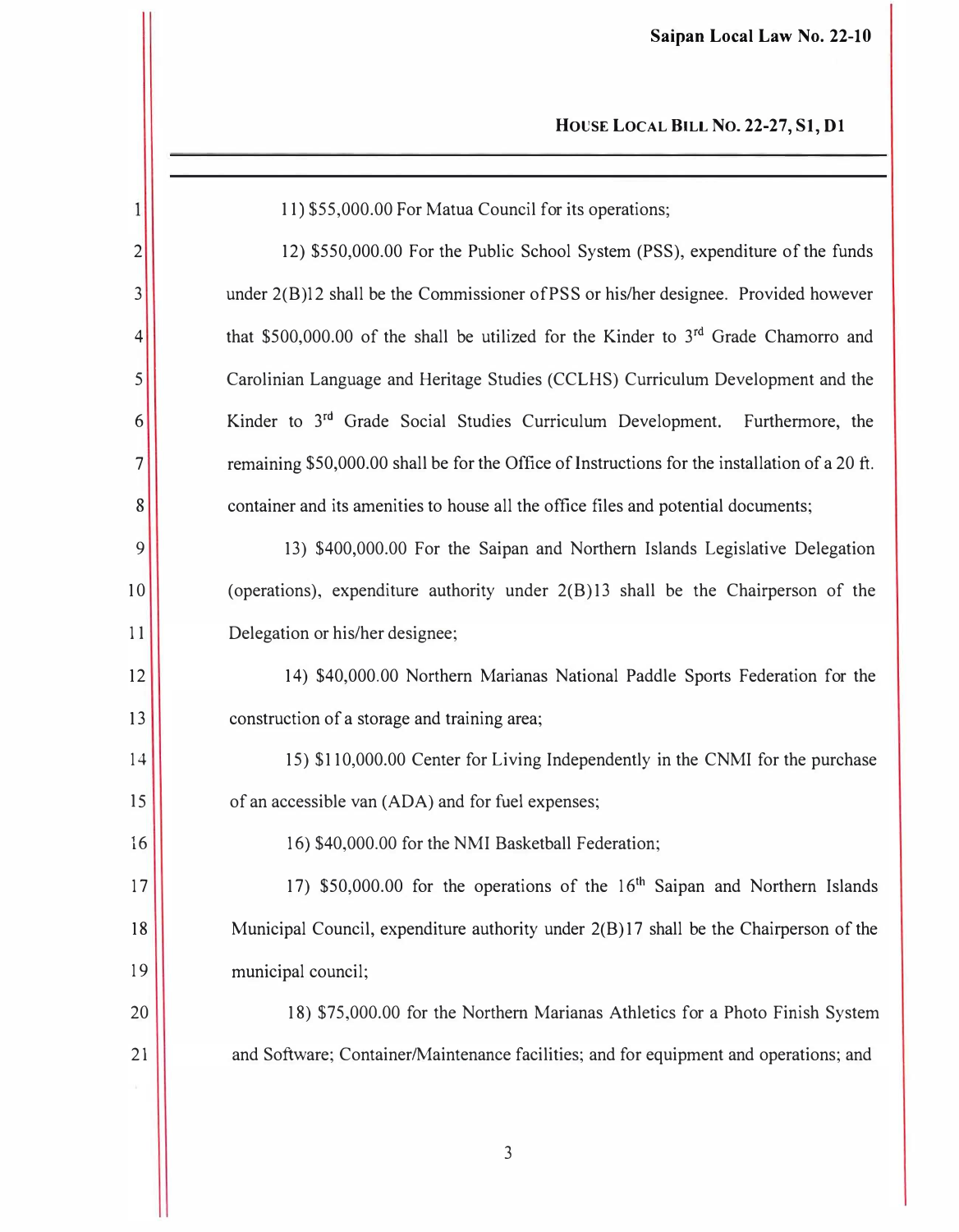# HOUSE LOCAL BILL No. 22-27, SI, Dl

| $\mathbf{l}$   | 19) \$105,000.00 for the Northern Marianas Protection and Advocacy Systems    |  |  |
|----------------|-------------------------------------------------------------------------------|--|--|
| $\overline{c}$ | Inc. (NMPASI); and                                                            |  |  |
| 3              | 20) For Precinct Projects:                                                    |  |  |
| 4              | A. Precinct I.                                                                |  |  |
| 5              | \$50,000.00<br>i) To pave Tataga Drive                                        |  |  |
| 6              | ii) To pave Pontan Drive in As Lito<br>\$180,000.00                           |  |  |
| 7              | iii) Expenditure authority shall be the Secretary of the Department of Public |  |  |
| 8              | Works.                                                                        |  |  |
| 9              | B. Precinct II.                                                               |  |  |
| 10             | i) Mitigation of flooding and<br>\$240,000.00                                 |  |  |
| 11             | road repair                                                                   |  |  |
| 12             | ii) Expenditure authority shall be the Secretary of the Department of Public  |  |  |
| 13             | Works.                                                                        |  |  |
| 14             | C. Precinct III.                                                              |  |  |
| 15             | \$240,000.00<br>i) Mitigation of flooding and                                 |  |  |
| 16             | road repair on Flores Rosa Street                                             |  |  |
| 17             | ii) Expenditure authority shall be the Secretary of the Department of Public  |  |  |
| 18             | Works.                                                                        |  |  |
| 19             | D. Precinct IV.                                                               |  |  |
| 20             | i) Walkway expansion (South bound lane), \$70,000.00                          |  |  |
| 21             | railings, and crosswalk improvements                                          |  |  |
|                |                                                                               |  |  |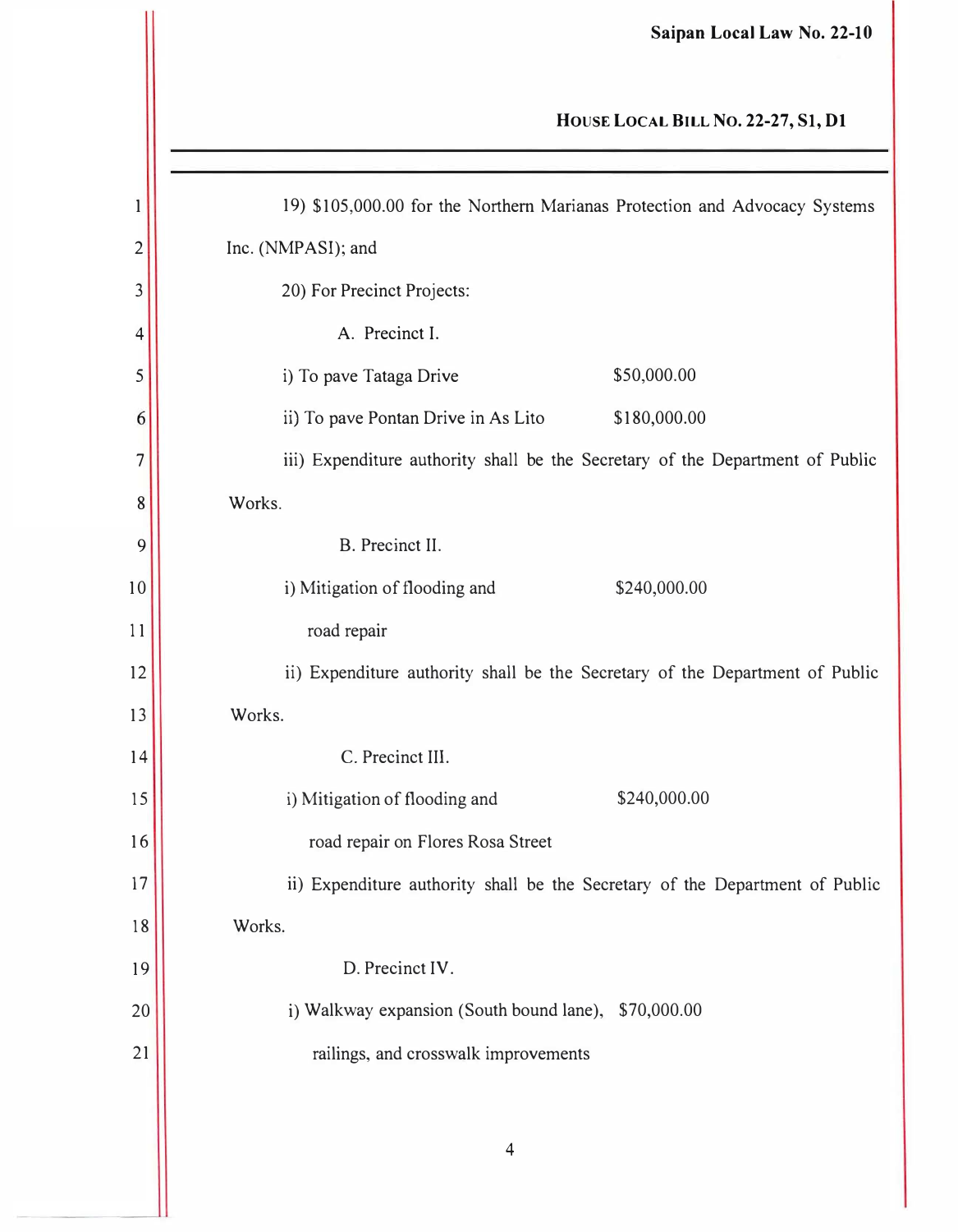# HOUSE LOCAL BILL NO. 22-27, S1, D1

| $\mathbf{1}$    | \$40,000.00<br>ii) Mitigation of flooding and                                     |
|-----------------|-----------------------------------------------------------------------------------|
| $\overline{c}$  | water run-off at the Pacific Marine Area                                          |
| 3               | iii) Natibu Sports Association (NSA)<br>\$30,000.00                               |
| 4               | Summer Youth Tee Ball League                                                      |
| 5               | and Girls Fastpitch League                                                        |
| 6               | iv) Talaabwogh StaR (T-StaR) Association \$30,000.00                              |
| 7               | Youth Programs and Operations                                                     |
| 8               | \$50,000.00<br>v) To purchase a playground set for                                |
| 9               | Gregorio T. Camacho Elementary School                                             |
| $\overline{10}$ | vi) The expenditure authority for 2(B)20D(i and ii) shall be the Secretary of the |
| $\overline{1}$  | Department of Public Works; 2(B)20D(iii) shall be the President of NSA;           |
| $\overline{12}$ | 2(B)20D(iv) shall be the President of T-StaR; and 2(B)20D(v) shall be the Public  |
| 13              | School System Commissioner in consultation with the Principal of Gregorio T.      |
| 14              | Camacho Elementary School.                                                        |
| 15              | E. Precinct V.                                                                    |
| 16              | i) For the ongoing Kagman Watershed Project,<br>\$80,000,00                       |
|                 | expenditure authority for 2(B)20E                                                 |
| 18              | the Secretary of the Department of Lands and                                      |
| 19              | Natural Resources or his/her designee                                             |
| 20              | \$110,000.00<br>ii) To pave Tagan Tagan Drive in Papago                           |
|                 |                                                                                   |
|                 |                                                                                   |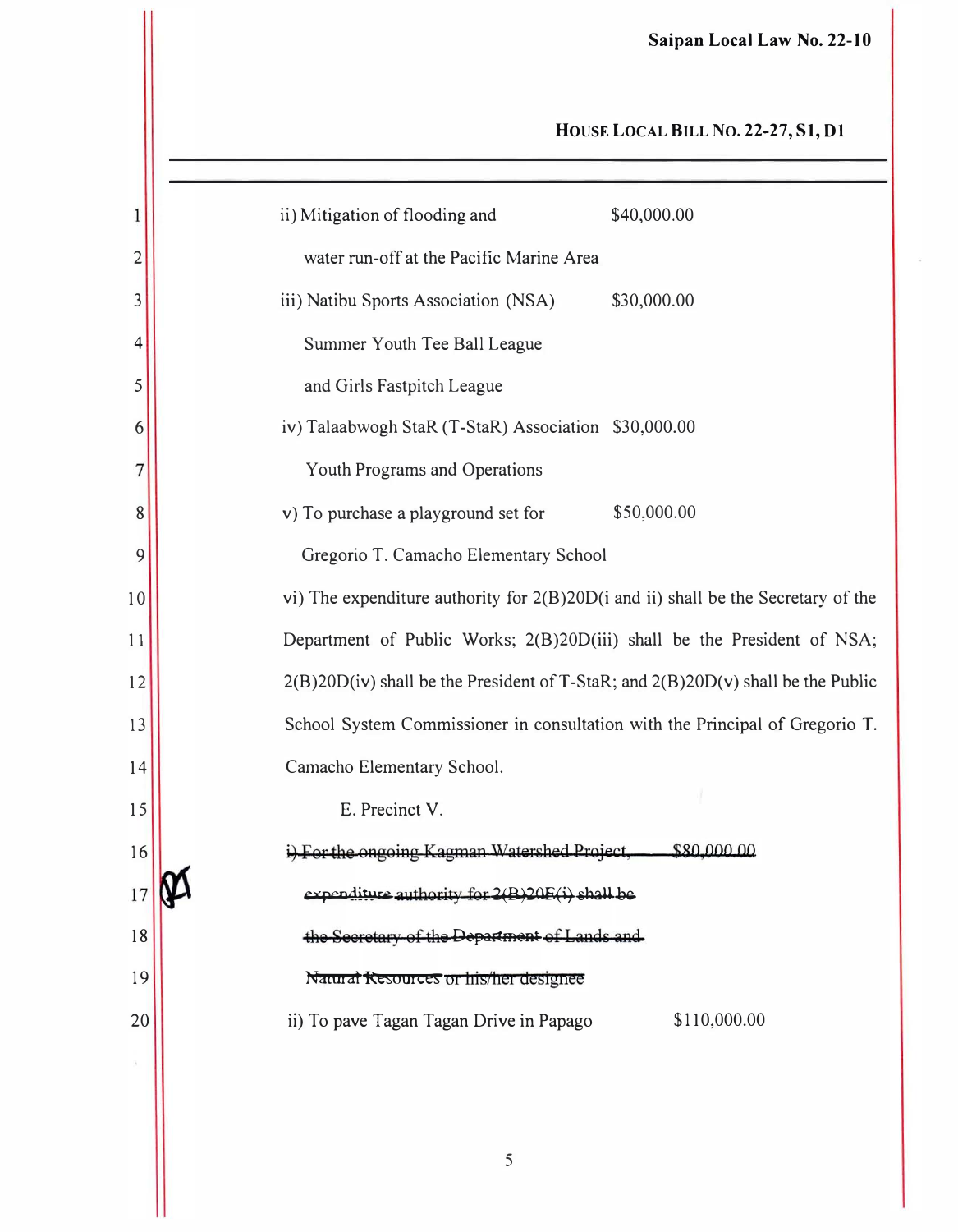# HOUSE LOCAL BILL No. 22-27, SI, Dl

 $1$  iii) Expenditure authority for  $2(B)20E(i)$  shall be the Secretary of the Department 2<sup>2</sup> of Public Works.

# 3 SECTION 3. EXPENDITURE AUTHORITY.

4 The expenditure authority for the funds under Section 2 unless specified in this Act shall 5 be the Secretary of Finance.

# 6 SECTION 4. REPROGRAMMING.

7<sup>1</sup> Funds appropriated under this Act shall not be reprogrammed for any other purpose and 8 notwithstanding any provision of law, all funds appropriated under this Act shall be without shall 9<sup>1</sup> year limitation.

# 10 SECTION 5. MANAGEMENT OF FUNDS.

11 (A) The Secretary of Finance shall regulate and control the expenditure of the funds 12 appropriated by this Act to ensure that appropriated funds are not expended contrary to the law, 13 fiscal management policies, and practices of the Commonwealth.

# 14 SECTION 6. REPORTING OF EXPENDITURES.

15 Expenditures of the funds allocated under Section 2 of this Act shall be responsible to 16 report all expenses to the Secretary of the Department of Finance by the end of the 2022 calendar 17 year. Provided further that failure to provide all expenses entities that were afforded funds under 18 this Act shall not be able to avail to any future funds appropriated by the Saipan and Northern 19 Islands Legislative Delegation.

# 20 | SECTION 7. SEVERABILITY.

21 | If any provision of this Act or the application of any such provision to any person or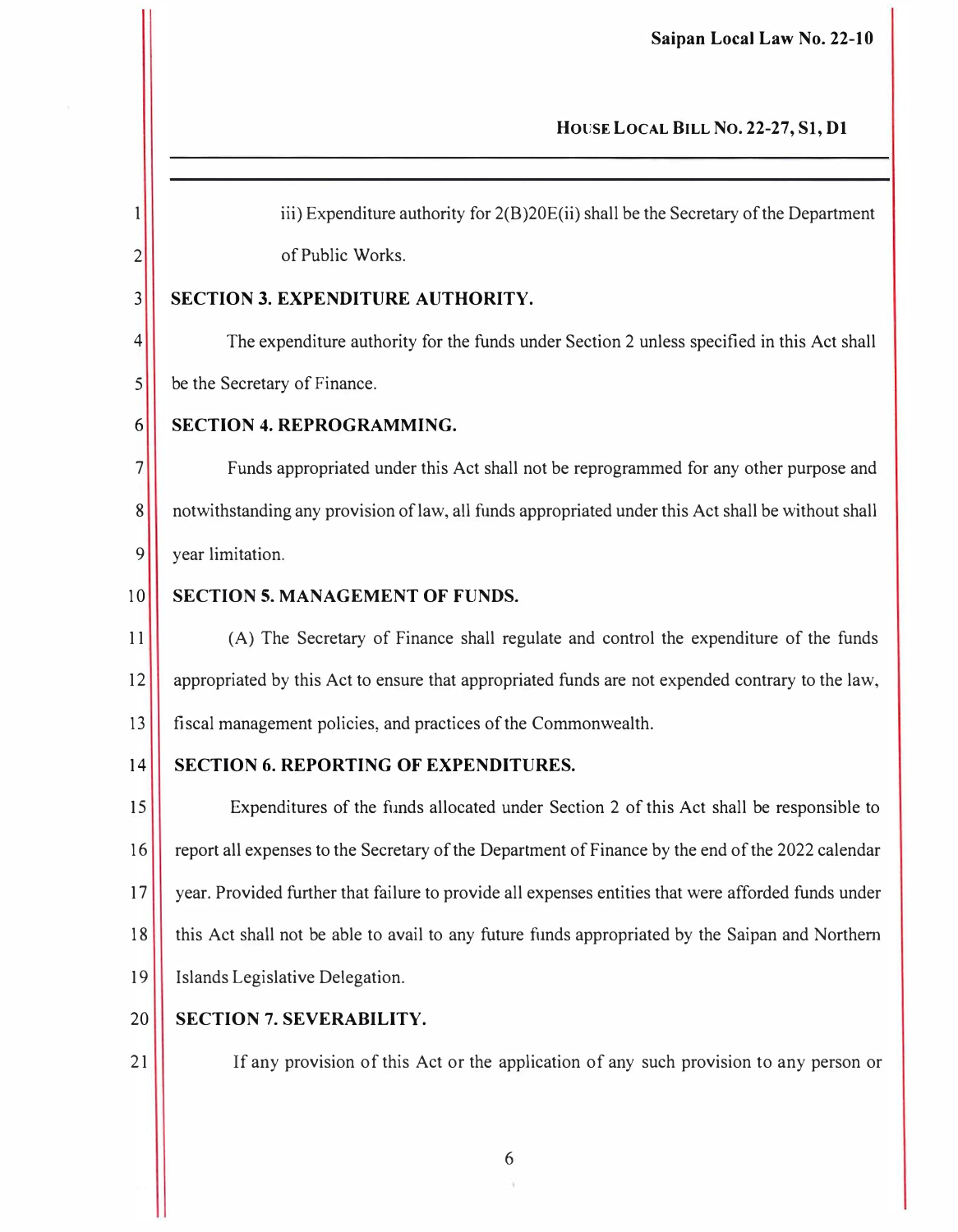# HOUSE LOCAL BILL No. 22-27, SI, Dl

 $\mathbf{1}$ circumstance should be held invalid by a court of competent jurisdiction, the remainder of this 2<sup>2</sup> Act or the application of its provisions to persons or circumstances other than those to which it  $3$  is held invalid shall not be affected thereby.

# 4 SECTION 8. SAVINGS CLAUSE.

5 This Act and any repealer contained herein shall not be construed as affecting any 6 existing right acquired under contract or acquired under statutes repealed or under any rule, 7 regulation or order adopted under the statutes. Repealers contained in this Act shall not affect 8 any proceeding instituted under or pursuant to prior law. The enactment of the Act shall not have 9 the effect of terminating, or in any way modifying, any liability, civil or criminal, which shall 10 already be in existence on the date this Act becomes effective.

# 11 SECTION 9. EFFECTIVE DATE.

12 This Act shall take effect upon its approval by the Governor or its becoming law without 13 such approval.